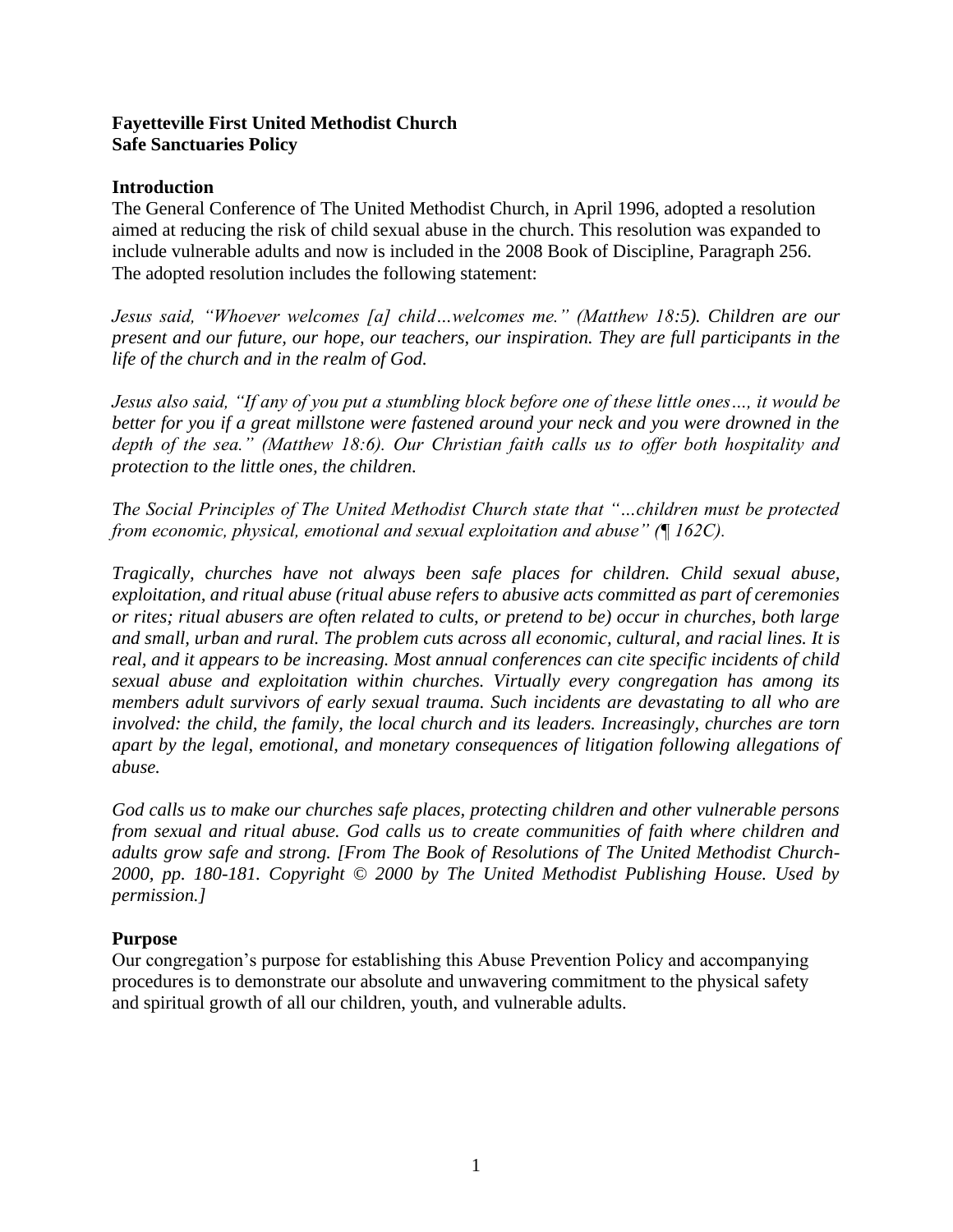## **Policy Definitions**

- Children Birth through age  $12$
- Youth Ages 13 through 18
- Vulnerable Adult May be a person age 18 or older who is mentally, physically, or psychologically challenged and is unable to make responsible legal decisions about his or her own welfare. May also be elderly, defined as age 65 and older.

# **Policy and Procedures**

As a Christian community of faith and a United Methodist congregation, we pledge to conduct the ministry of the gospel in ways that assure the safety and spiritual growth of all our children, youth, and vulnerable adults as well as those who work with children, youth, and vulnerable adults.

We will:

- follow reasonable safety measures in the selection and recruitment of workers
- educate all of our workers with children, youth, and vulnerable adults regarding the use of all appropriate policies and methods (including first aid and methods of discipline)
- have a clearly defined procedure for reporting a suspected incident of abuse that conforms to the requirements of state law
- implement prudent operational procedures in all programs and events
- be prepared to respond to media inquiries if an incident occurs

## I. Recruiting and Placing Paid and Volunteer Staff

All staff applicants for age-level ministries will be required to:

- Be at least 18 years of age
- Fill out, sign, and submit an application for a Criminal Background Check
- Fill out and submit an application form, including three character references
- Be interviewed by the Staff Parish Relations Committee or the appropriate ministry team
- All volunteer applicants for age-level ministries will be required to:
	- Be at least 18 years of age
	- Be a member of this congregation for at least six months
		- o Special arrangements can be made for those transferring from another United Methodist Church\*
	- Fill out, sign, and submit an application for a Criminal Background Check
	- Fill out and submit an application form, including three character references
	- Be interviewed by the appropriate ministry team

# II. Education and Training of Paid and Volunteer Staff

Periodic trainings will be held for all staff and volunteer workers. These trainings will educate workers on all policies and procedures of the church's Safe Sanctuaries policy. It will also provide education on current abuse prevention measures and guidelines including but not limited to types of abuse, current facts about child, youth, and elder abuse, and useful references and resources.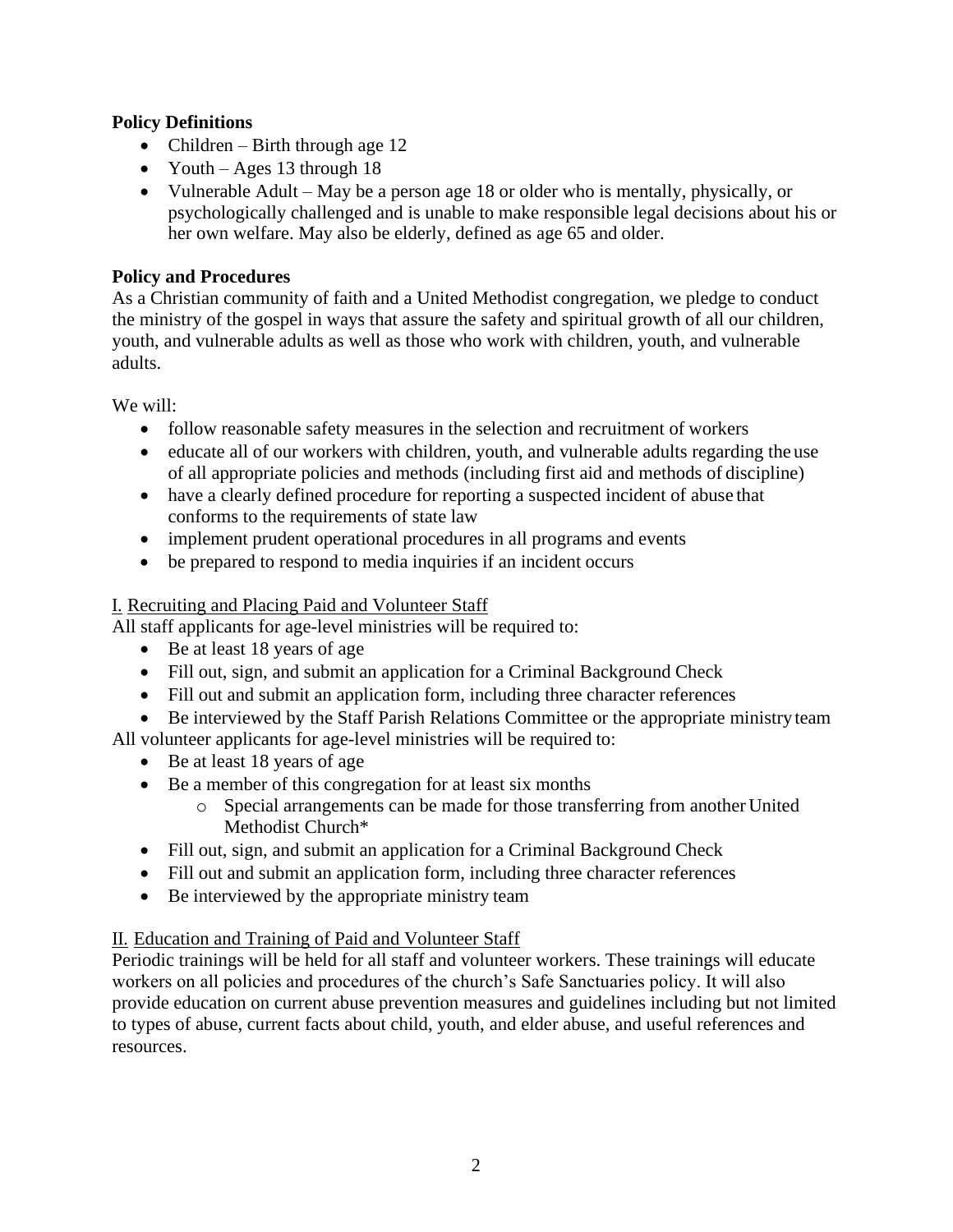First Aid and CPR training will be held at least once a year at the church. All paid staff that work with children and youth, including paid nursery workers, Preschool, and Mother's Morning Out staff will be required to have up-to-date certification.

- A. Facts of Note
	- 1. Child Abuse happens in our world, in our country, and in our community. Over 3 million reports of child abuse are made every year in the United States; however, those reports can include multiple children. In 2007, approximately 5.8 million children were involved in an estimated 3.2 million child abuse reports and allegations.
		- i. Studies estimate that 1 in every 3 girls and 1 in 7 boys are sexually abused by age 18. The numbers may be underestimated since many children are reluctant to report abuse.
	- 2. Abuse of vulnerable adults is often committed by family members or caregivers. Over 1 million cases are reported each year, 67% of those are women. 53% of the abusers are women.
- B. Why the Church Needs a Policy in Place
	- 1. The church is at risk. Churches behave as relatively trusting organizations, trusting leaders to behave appropriately. In the past, churches have not properly screened volunteers and employees who work with children, youth, and vulnerable adults. This creates windows of opportunity for abusers as the churches routinely provide and encourage opportunities for close contact and for close personal relationships with children, youth, and vulnerable adults.
	- 2. We must implement prevention strategies to keep children, youth, and vulnerable adults safe as well as to protect our workers from false allegations of abuse.
- C. Types of Abuse
	- 1. Physical Deliberate or intentional bodily harm, non-accidental
	- 2. Sexual Non-sensual sexual contact between child and adult, or adults, such asfondling, intercourse, incest, pornographic exploitation or exposure
	- 3. Emotional Infliction of mental anguish by threat, intimidation, or humiliation-spoken and/or unspoken, violence or emotional cruelty
	- 4. Neglect Endangering an individual's health, safety, or welfare
	- 5. Ritual Regular, intentional physical, sexual or psychological violations of an individual to appeal to a higher authority or power
	- 6. Financial Abuse or Exploitation Unauthorized use of funds or property belonging to elder by force, illegal means, or misrepresentation
	- 7. Bullying Aggressive behavior that is intentional, repeated over time, and involves an imbalance of power or strength. Bullying can take on various forms, including:
		- i. Physical bullying
		- ii. Verbal bullying
		- iii. Non-verbal bullying
		- iv. Cyberbullying the intentional and overt act of aggression toward another person by way of any technology
	- 8. Physical Abuse
- D. Indicators of Abuse
	- i. Hostility and aggression towards others
	- ii. Destructive behavior toward self, others, and/or property
	- iii. Unexplainable fractures or bruises particularly on upper arms (from being shaken) or around wrists/ankles (from being tied down)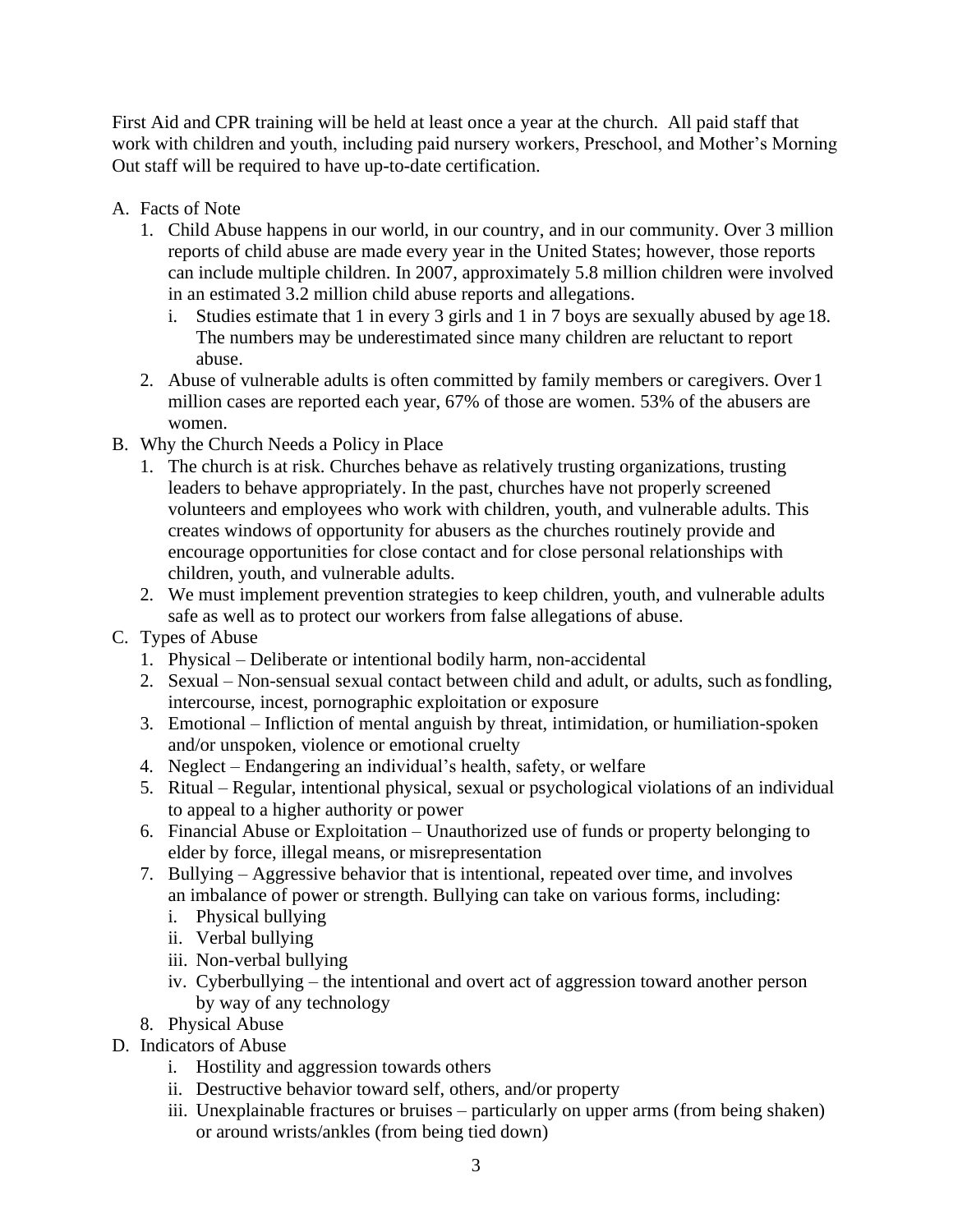- iv. Fearfulness of parents and/or other adults
- v. Burns, facial injuries, head trauma
- 2. Emotional Abuse
	- i. Depression and/or withdrawal
	- ii. Lack of self esteem
	- iii. Threatens or attempts suicide
	- iv. Speech and/or eating disorders
	- v. Extreme passive/aggressive behavior
	- vi. Excessively seeks adult approval
- 3. Neglect
	- i. Failure to thrive malnutrition
	- ii. Inappropriate dress for climate
	- iii. Chronic hunger begs or steals food
	- iv. Depression
	- v. Untreated medical conditions
	- vi. Poor hygiene
	- vii. Signs of being over- or under-medicated
- 4. Sexual Abuse
	- i. Advanced sexual knowledge and/or behavior
	- ii. Depression
	- iii. Promiscuous behavior
	- iv. Difficulty sitting or walking
	- v. Bruising/bleeding in vaginal or anal areas
	- vi. Frequent headaches and/or stomach aches, extreme fatigue
	- vii. Sexually transmitted, diseases
- 5. Ritual Abuse
	- i. Disruptions of memory
	- ii. Unexplained mistrust and mood swings
	- iii. Flashbacks
	- iv. Fear of dark
	- v. Nightmares or sleep disorders
	- vi. Any of the sexual abuse symptoms
- 6. Financial Abuse or Exploitation
	- i. Evidence that assets are being mismanaged
	- ii. Evidence that financial access granted to an untrustworthy caregiver
	- iii. Person complains of home furnishings or check book missing or other items cannot be found
- E. Signs that Abuse Occurred at Church
	- 1. Unusual anxiety about going to Sunday School
	- 2. Reluctance to participate in activities that were previously enjoyed
	- 3. Comments that one does not want to be alone with a given person
	- 4. Nightmares of a frightening experience with a worker
	- 5. Unexplained hostility toward a worker

### III. Reporting Procedures

According the Georgia Law, the purpose of reporting child abuse is to "provide protection of children whose health and welfare are adversely affected and further threatened by the conduct of those responsible for their care and protection." Mandated reporters include child service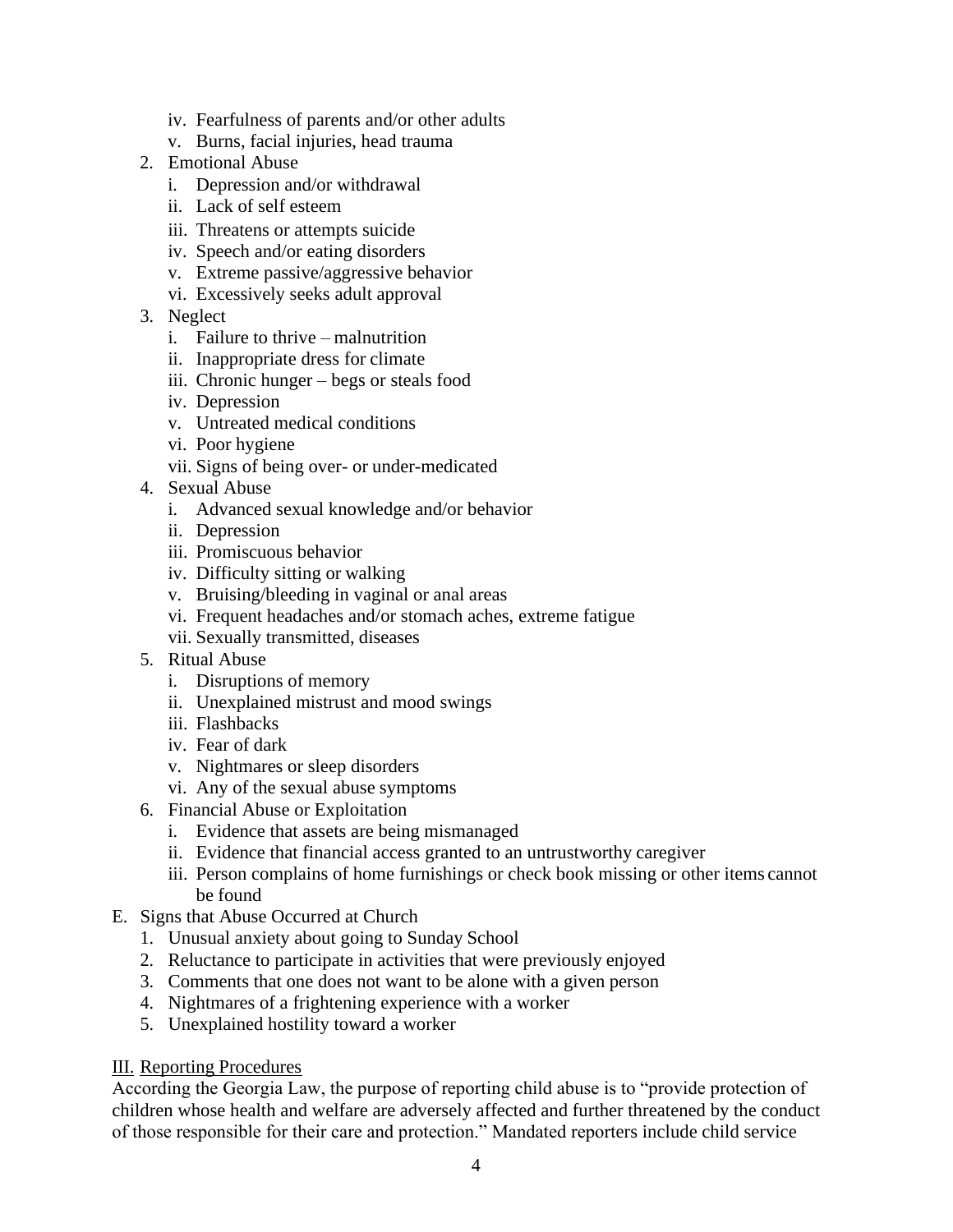organization personnel. Anyone making a report in good faith is immune from any civil or criminal liability.

- A. Accident Reports
	- 1. Accidents must be reported when an unintentional act occurs and an individual is hurt. Injuries that occur onsite must be documented on the *Accident Report Form*.
		- i. When injury occurs, provide first aid to the level necessary, including a call to 911.
		- ii. As soon as possible, complete an *Accident Report Form*, available from staff members or found online on the Forms page of our website.
		- iii. Give the completed form to a member of the church staff who will then submit it to the Administrative Director.
		- iv. Staff may follow-up with the parents within 24 hours, if appropriate.
- B. Incident Reports
	- 1. When an action is observed that does not require reporting to DFCS, but does require attention, an incident report is filed. Actions may include but are not limited to inappropriate behavior by adults, parents, or children. Although the behavior may not rise to the level of abuse, the behavior must be addressed by the church staff.
	- 2. Anyone can fill out an incident report if they observe inappropriate behavior towards a child, youth, or vulnerable adult by a parent, caregiver, or worker.
	- 3. *Incident Report Forms* are available from staff members or found online on the Forms page of our website.
		- i. Fill out form immediately following the observed incident and file with the appropriate member of the ministry staff stating observations and reactions.
		- ii. Ministry staff will contact the person on whom the report was filed and will follow up with support, alternative behaviors for future interaction, or warning. Further action with be taken if warranted and the resolution will be documented.
	- 4. All incident reports will be kept on file so that if the behavior occurs again, additional steps, including contacting authorities or dismissal from position may be taken.
- C. Suspected Abuse
	- *1.* When one sees, has been told of, or suspects a child, youth, or vulnerable adult has been abused, he or she must file a *Report of Suspected Incident of Abuse Form.*
		- i. Report suspicions and submit form to the appropriate member of the ministry staff.
		- ii. The ministry staff will contact his or her supervisor to discuss the appropriateness of a referral to Child Protective Services. The Senior Pastor will be notified.
		- iii. If a referral is made, the Senior Pastor will contact the District Superintendent and the insurance company. The reporter, with support from the ministry staff, will call the appropriate Child Protective Service office to report the suspected abuse.
		- iv. If the decision is made that the incident does not rise to the level of abuse, an *Incident Report Form* should be completed.
		- v. The family shall receive immediate ministerial support from FFUMC. Support will also be provided for the abuser and the abuser's family if needed.

All information will be kept confidential and church staff, both paid and volunteer, will talk only with the appropriate authorities.

# IV. Operational Procedures

The following procedures shall be in place to reduce the risk of abuse in programs for children, youth, and vulnerable adults.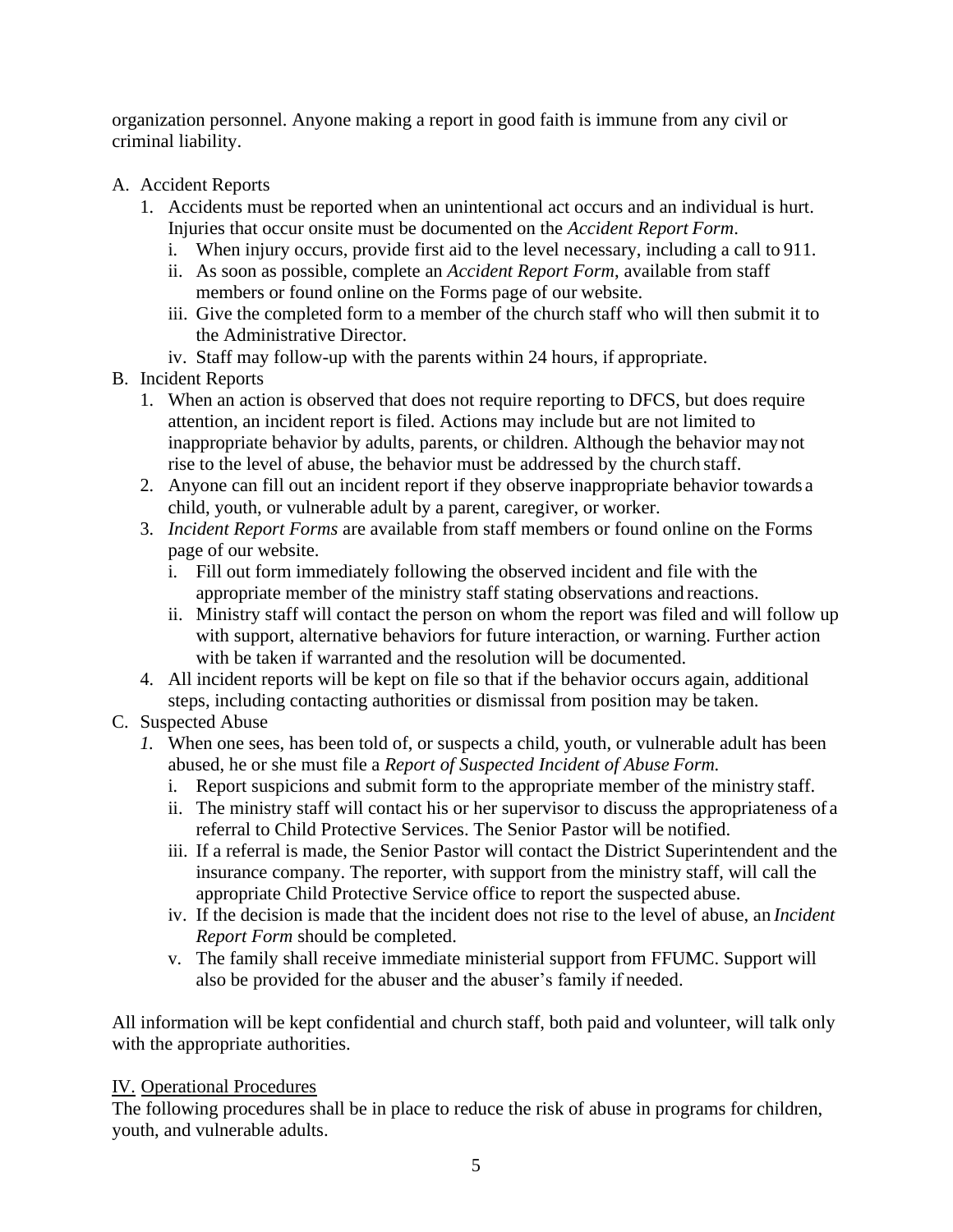On Site Standards:

- 1. There will be two adults present in each classroom. If only one adult is available, the classroom door should remain open and a "floater" should pass by periodically.
- 2. Rooms where children or youth are gathered should have a window in the door or half-door open when children or youth are present. If there is not a window of half-door, the door should remain open.
- 3. All nursery workers, paid and volunteer, must be at least eighteen years old. Teens under eighteen years of age may assist in an activity but may not be in charge of a room. Two adults must still be present.
- 4. Workers should be at least five years older than the children or youth they are supervising.
- 5. Volunteers must have been active for six months in the church, have a reference from a staff member at the current church, have a reference from a staff member at his or her previous church, or be paired with a certified worker.
- 6. Age appropriate check-in and release procedures will be followed as designed by the ministry staff for each program area.
- 7. All adults will observe appropriate touch procedures. Never be the first to hug and always be the first to let go. If comforting a child by hugging, ask permission first. Touch only areas that would not be covered by a bathing suit.
- 8. When a last-minute substitute is needed, reasonable effort will be made to select one from a list of volunteers who have been cleared through Safe Sanctuaries.
- 9. Parents should receive advance information about the event that their child/youth is attending. This information may be given through handouts, mailings, emails, and/or the church website.
- 10. When working with vulnerable adults, it is necessary to have proper family contact information in case of an emergency as well as medical information including but not limited to medical conditions, medicines, living will, etc. This information can be kept confidentially in a sealed envelope only to be opened in the case of an emergency.

Off Site Standards:

- 1. Written permission must be obtained from a parent before the child/youth leaves with an individual or a group on a church sponsored event. Emergency contact information must be provided.
- 2. Adequate supervision must be provided for trips, retreats, lock-ins, etc. The adult to child ratio will be 1:5 and the adult to youth ratio 1:8.
- 3. Gender ratio of leaders shall be in line with gender ratio of children and/or youth.
- 4. Trip information, including location, phone numbers, adults attending, departure andreturn times, must be provided to the parents before departing.
- 5. If personal vehicles are used to transport youth to off-site location, at least two children/youth should be present, and the youth may not be permitted to drive.
- 6. When sleeping away from home, in a hotel setting, no adult may sleep in the same room as youth. Creative monitoring should be pre-planned and carried out. Two same-gender adults may sleep in a room with several children/youth in a bunk setting.
- 7. When working with vulnerable adults, it is necessary to have proper family contact information in case of an emergency as well as medical information including but not limited to medical conditions, medicines, living will, etc. This information can be kept confidentially in a sealed envelope only to be opened in the case of an emergency.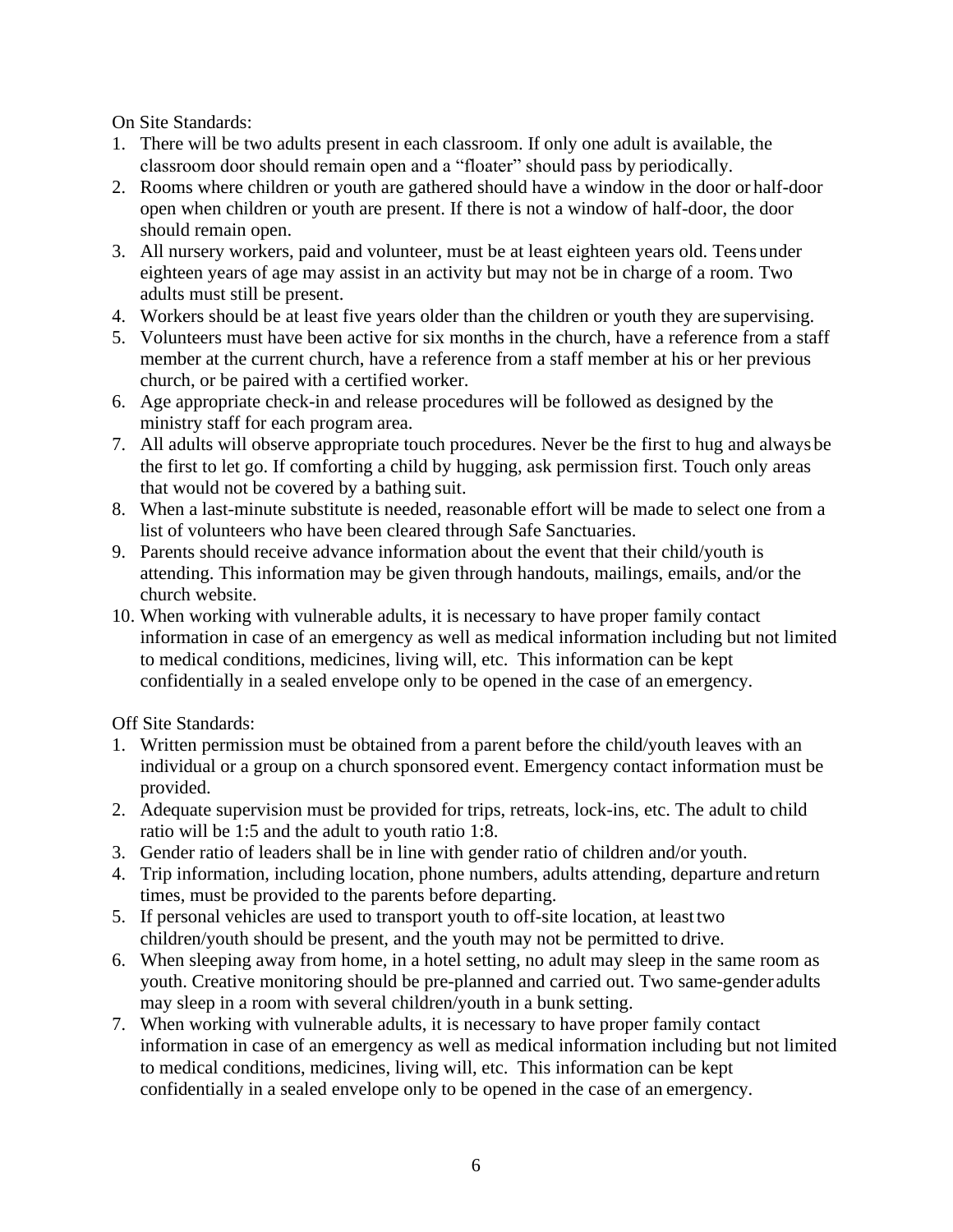Diapering and Restroom Activity Standards

- 1. When a diaper is being changed, two adults should be present. Diapering should occur in a visible area.
- 2. When working with preschool children and a toilet adjoins the room in use, the teacher may supervise, and the door must be slightly ajar. If there has been an accident and the worker needs to assist a child with changing clothes, pull-ups, or clean up, two adults must be present anda parent notified if further cleaning is necessary.
- 3. When working with elementary age children, tell another adult you will be taking children to the restroom. Take more than one child at a time, allowing children to be as independent as possible. Inform the other adult when you have returned.
- 4. When taking children to a hall bathroom, inspect each bathroom before sending children inside. Women may check both the men and women's bathrooms, but men may only check the men's bathroom.

Discipline Standards

Under no circumstances should paid or volunteer staff administer corporal punishment.

## V. Media Inquiries

There shall be only one designated representative from the church to talk with the media.

### VI. Social Media Guidelines

In recent years, electronic communication and social media platforms have become increasingly popular. While these tools provide many benefits, they also present the potential for inappropriate behavior, increased access to the vulnerable, and privacy violations. Employees, volunteers, and others participating in this organization's programs, events, and activities shall adhere to the following Social Media Code of Conduct:

- 1. Do not engage in behavior or comments that are, or could be construed by any observer to be, harsh, abusive, coercive, threatening, intimidating, shaming, derogatory, demeaning, or humiliating.
- 2. Do not engage in personal attacks, sexually oriented conversations, or discussions about sexual activity.
- 3. Be a positive role model by exhibiting professionalism in all interactions; portray an attitude of respect, loyalty, patience, courtesy, tact, and maturity.
- 4. Only program-related messaging may be communicated electronically between employees and volunteers, parents, and guardians. Such communication should generally occur during standard business hours.
- 5. Never reveal sensitive or confidential information, including identifiable details or photos without written consent from their parent or legal guardian.
- 6. Employees and volunteers may not post or share inappropriate photos or comments on photos of members.
- 7. Do not make pornography in any form available to anyone participating in the organization's programs, events, and activities or assist in any way in gaining access to pornography.
- 8. Employees and volunteers may not create web pages on behalf of the church unless they have prior approval to do so and may not misrepresent their work with the church.
- 9. Employees and volunteers engaging in social media and online communication become a public figure associated with the church and are responsible to help protect the church and its members. Always act in a professional and constructive manner and use sound judgement before posting or sharing content.